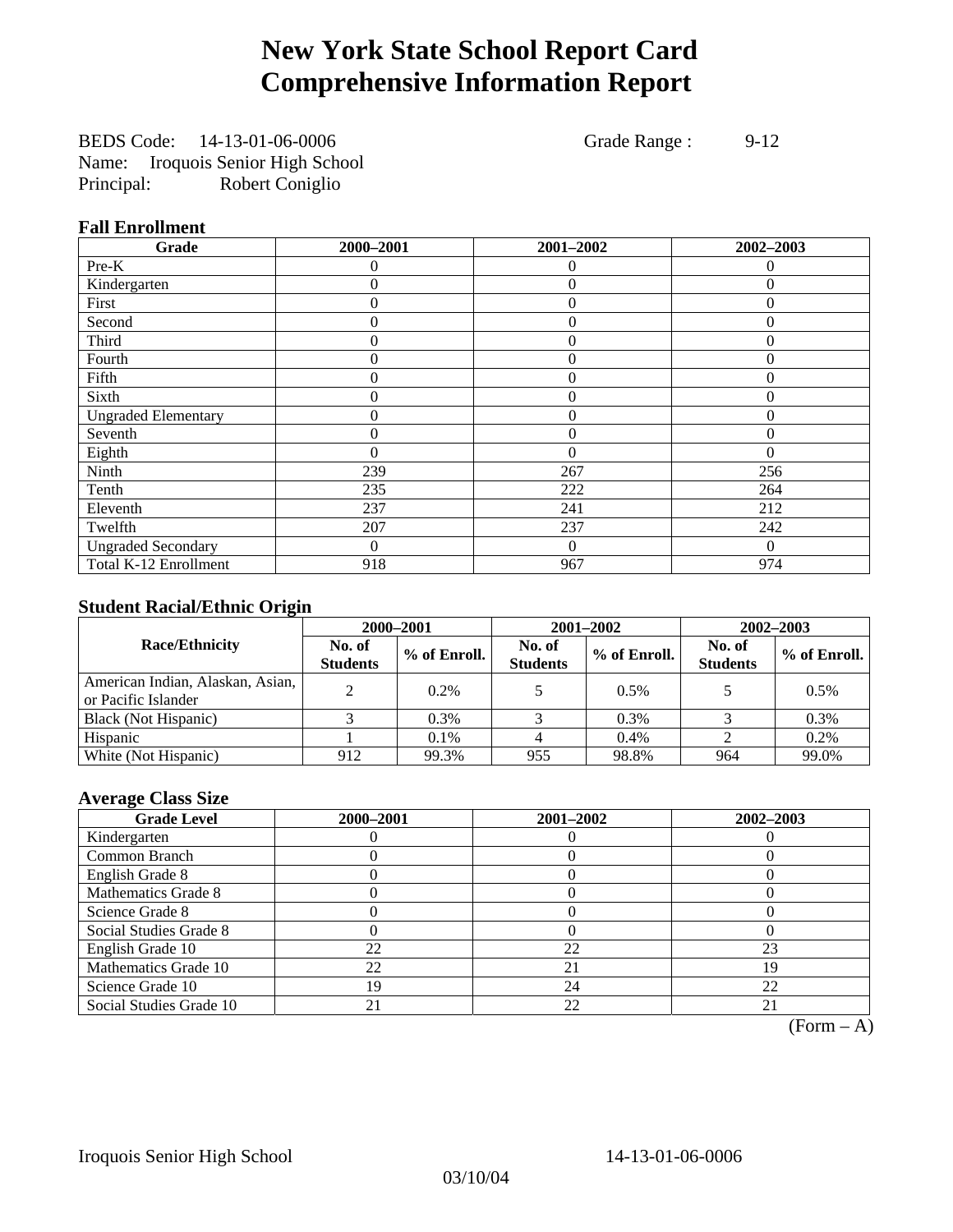#### **District Need to Resource Capacity Category**

| <b>N/RC Category</b> | <b>Description</b>                                                                                 |
|----------------------|----------------------------------------------------------------------------------------------------|
|                      | This is a school district with average student needs in relation to<br>district resource capacity. |

#### **Similar School Group and Description**

| <b>Similar School Group</b> | <b>Description</b>                                                    |
|-----------------------------|-----------------------------------------------------------------------|
|                             | All schools in this group are secondary level schools in school       |
| 49                          | districts with average student needs in relation to district resource |
|                             | capacity. The schools in this group are in the lower range of student |
|                             | needs for secondary level schools in these districts.                 |

All schools within the same N/RC category are divided into three similar school groups defined by the percentage of students in the school who are eligible for the free-lunch program and/or who are limited English proficient (also known as English language learners).

#### **Student Demographics Used To Determine Similar Schools Group**

|                                   | 2000-2001 |         | $2001 - 2002$ |         | $2002 - 2003$ |         |
|-----------------------------------|-----------|---------|---------------|---------|---------------|---------|
|                                   | Count     | Percent | Count         | Percent | Count         | Percent |
| <b>Limited English Proficient</b> |           | $0.2\%$ |               | $0.2\%$ |               | 0.2%    |
| Eligible for Free Lunch           | 33        | 3.6%    | 28            | 2.9%    | 23            | 2.4%    |

#### **Attendance and Suspension**

|                               | 1999–2000       |         | 2000-2001       |         | $2001 - 2002$   |         |
|-------------------------------|-----------------|---------|-----------------|---------|-----------------|---------|
|                               | No. of          | $%$ of  | No. of          | $%$ of  | No. of          | $%$ of  |
|                               | <b>Students</b> | Enroll. | <b>Students</b> | Enroll. | <b>Students</b> | Enroll. |
| <b>Annual Attendance Rate</b> |                 | 95.3%   |                 | 95.8%   |                 | 95.5%   |
| <b>Student Suspensions</b>    |                 | 0.8%    |                 | 0.5%    |                 | 0.5%    |

### **Student Socioeconomic and Stability Indicators (Percent of Enrollment)**

|                          | 2000-2001  | 2001–2002  | 2002-2003 |
|--------------------------|------------|------------|-----------|
| <b>Reduced Lunch</b>     | . . 5%     | 2.9%       | 2.7%      |
| <b>Public Assistance</b> | $1 - 10\%$ | $1 - 10\%$ | $-10%$    |
| <b>Student Stability</b> | 99%        | 100%       | 100%      |

#### **Staff Counts**

| Staff                                   | 2002-2003 |
|-----------------------------------------|-----------|
| <b>Total Teachers</b>                   | 63        |
| <b>Total Other Professional Staff</b>   |           |
| <b>Total Paraprofessionals</b>          | NΑ        |
| Teaching Out of Certification*          |           |
| <b>Teachers with Temporary Licenses</b> |           |

\*Teaching out of certification more than on an incidental basis. Teachers with temporary licenses are also counted as teaching out of certification.

 $(Form - B)$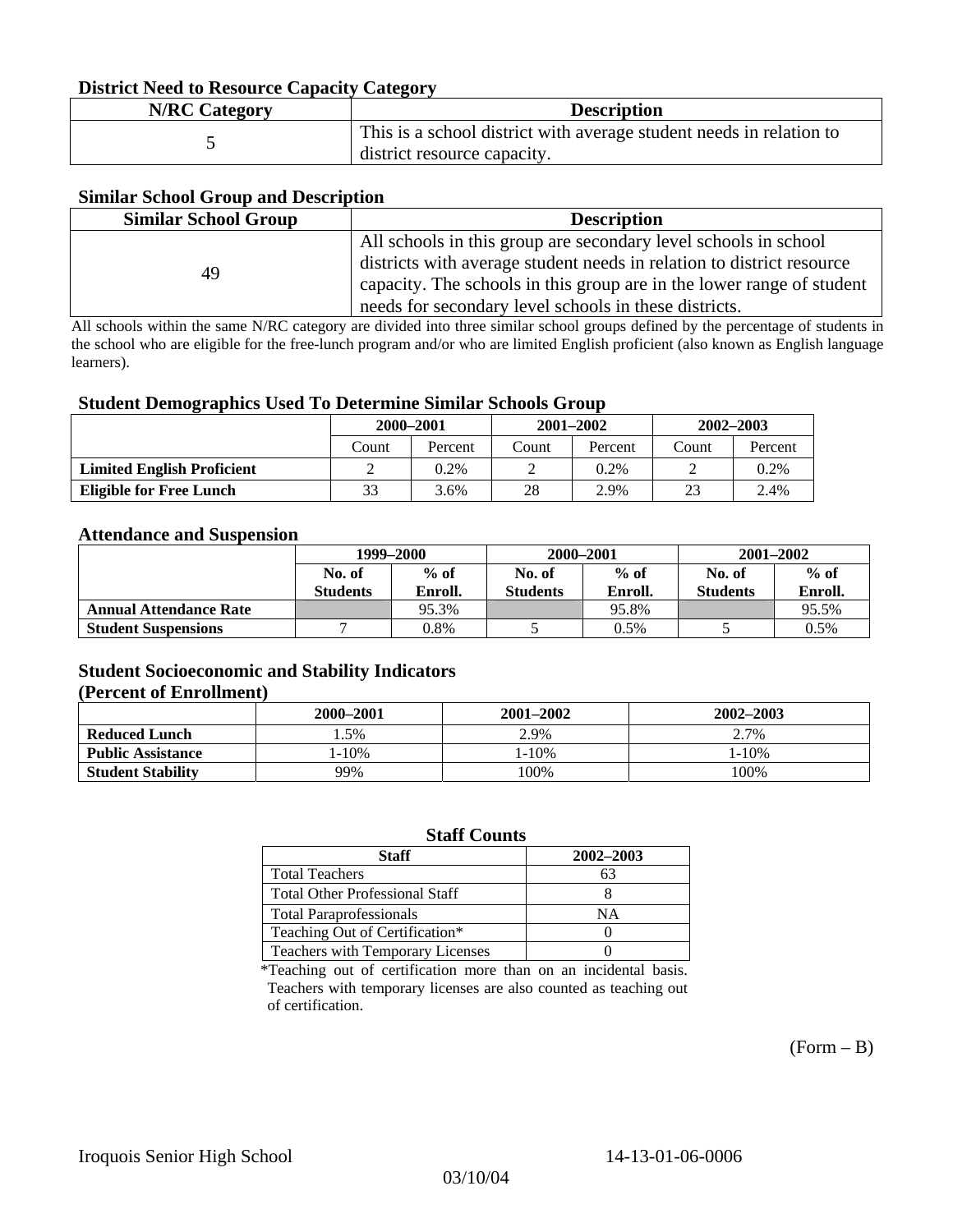# **High School Graduates and Noncompleters**

| пцен эспол этаааака вагние кессик втроина |                       |                                   |                                                    |                       |                                   |                                                    |                       |                                   |                                                    |  |
|-------------------------------------------|-----------------------|-----------------------------------|----------------------------------------------------|-----------------------|-----------------------------------|----------------------------------------------------|-----------------------|-----------------------------------|----------------------------------------------------|--|
|                                           | 2000-2001             |                                   |                                                    |                       | 2001-2002                         |                                                    |                       | 2002-2003                         |                                                    |  |
|                                           | <b>Total</b><br>Grads | <b>Regents</b><br><b>Diplomas</b> | $\frac{6}{9}$<br><b>Regents</b><br><b>Diplomas</b> | <b>Total</b><br>Grads | <b>Regents</b><br><b>Diplomas</b> | $\frac{0}{0}$<br><b>Regents</b><br><b>Diplomas</b> | <b>Total</b><br>Grads | <b>Regents</b><br><b>Diplomas</b> | $\frac{0}{0}$<br><b>Regents</b><br><b>Diplomas</b> |  |
| General<br>Education                      | 196                   | 160                               | 82%                                                | 208                   | 164                               | 79%                                                | 231                   | 183                               | 79%                                                |  |
| Students with<br><b>Disabilities</b>      |                       |                                   | 0%                                                 | Q                     | $\Omega$                          | 0%                                                 | 14                    |                                   | 21%                                                |  |
| All Students                              | 203                   | 160                               | 79%                                                | 217                   | 164                               | 76%                                                | 245                   | 186                               | 76%                                                |  |

### **High School Graduates Earning Regents Diplomas\***

\*Only students awarded local diplomas (including local diplomas with Regents endorsements) are counted as high school graduates. Because of a change in data collection procedures during the 2001–2002 school year, diploma counts and percentage of graduates earning Regents diplomas are not necessarily comparable between years. Data for the 2000-2001 school year include January, June and August 2001 graduates; data for the 2001-2002 school year include January and June 2002 graduates; data for the 2002–2003 school year include August 2002 and January and June 2003 graduates.

### **Distribution of 2002–2003 Graduates (All Students)**

|               | To 4-vear<br>College | To 2-vear<br>College | <b>To Other Post-</b><br>Secondary | <b>To the Military</b> | To<br><b>Employment</b> | <b>Other</b> |
|---------------|----------------------|----------------------|------------------------------------|------------------------|-------------------------|--------------|
| <b>Number</b> | 140                  | 50                   |                                    |                        |                         |              |
| Percent       | 57%                  | 24%                  | 3%                                 | 4%                     | 6%                      | 6%           |

### **Number of High School Completers with Disabilities in 2002–2003**

| Graduates*<br>(a) | <b>Regents</b><br><b>Diplomas</b><br>`b) | <b>IEP Diplomas</b><br>or Certificates | All 2002-2003<br><b>Completers</b><br>(a+c) |
|-------------------|------------------------------------------|----------------------------------------|---------------------------------------------|
|                   |                                          |                                        |                                             |

\*Local Diplomas (including local diplomas with Regents endorsements)

#### **High School Noncompletion Rates**

|                     |                            | 2000-2001       |         | 2001-2002       |         | 2002-2003       |         |
|---------------------|----------------------------|-----------------|---------|-----------------|---------|-----------------|---------|
|                     |                            | No. of          | $%$ of  | No. of          | $%$ of  | No. of          | $%$ of  |
|                     |                            | <b>Students</b> | Enroll. | <b>Students</b> | Enroll. | <b>Students</b> | Enroll. |
| General-            | Dropped Out                |                 |         | 12              |         | 15              |         |
| <b>Education</b>    | Entered GED Program*       |                 |         | $\Omega$        |         | $\theta$        |         |
| <b>Students</b>     | <b>Total Noncompleters</b> |                 |         | 12              |         | 15              |         |
| <b>Students</b>     | Dropped Out                |                 |         | 0               |         | 3               |         |
| with                | Entered GED Program*       |                 |         | 0               |         | 0               |         |
| <b>Disabilities</b> | <b>Total Noncompleters</b> |                 |         | $\Omega$        |         |                 |         |
| All                 | Dropped Out                |                 | $0.5\%$ | 12              | 1.2%    | 18              | 1.8%    |
| <b>Students</b>     | Entered GED Program*       | $\mathfrak{D}$  | $0.2\%$ | 0               | $0.0\%$ | 0               | $0.0\%$ |
|                     | <b>Total Noncompleters</b> | $\mathbf{r}$    | 0.8%    | 12              | 1.2%    | 18              | 1.8%    |

\*The number and percentage of students who left K-12, diploma-bound systems and entered an alternative program leading to a high school equivalency diploma.

 $(Form - C)$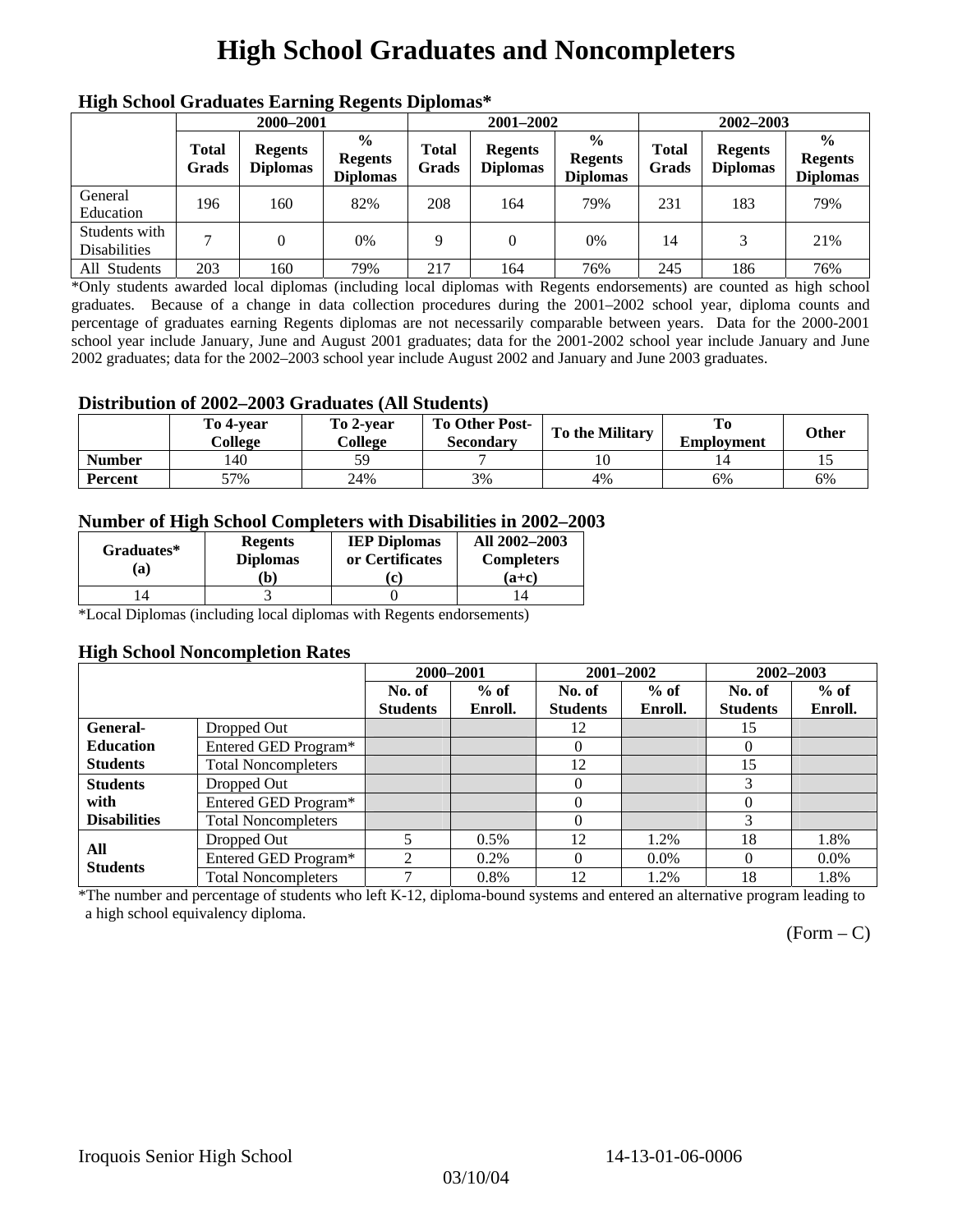## **Career Development and Occupational Studies (CDOS)**

### **Percentage of Students Documenting Self- and Career-Awareness Information and Career Exploration Activities, K–3**

| <b>Grades</b> | 2000-01 | $2001 - 02$ | $2002 - 03$ |
|---------------|---------|-------------|-------------|
| K–1           |         | $0\%$       | $0\%$       |
|               |         | $0\%$       | $0\%$       |

### **Students Developing a Career Plan, 4–12**

| <b>Grades</b> |                                      | $2000 - 01$ | $2001 - 02$ | $2002 - 03$ |
|---------------|--------------------------------------|-------------|-------------|-------------|
|               | Number of General-Education Students |             | 0           | $\Omega$    |
| $4 - 5$       | Number of Students with Disabilities |             | $\Omega$    | $\Omega$    |
|               | Number of All Students               |             | $\Omega$    | $\Omega$    |
|               | Percent of Enrollment                |             | 0%          | $0\%$       |
|               | Number of General-Education Students |             | $\Omega$    | $\Omega$    |
| $6 - 8$       | Number of Students with Disabilities |             | $\Omega$    | $\Omega$    |
|               | Number of All Students               |             | $\theta$    | $\Omega$    |
|               | Percent of Enrollment                |             | 0%          | 0%          |
|               | Number of General-Education Students |             | 203         | 265         |
|               | Number of Students with Disabilities |             | 22          | 29          |
| $9 - 12$      | Number of All Students               |             | 225         | 294         |
|               | Percent of Enrollment                |             | 23%         | 30%         |

### **Second Language Proficiency Examinations**

### **General-Education Students**

| <b>Test</b> | 2000-2001         |           |            |                                                                         | 2002-2003 |      |  |
|-------------|-------------------|-----------|------------|-------------------------------------------------------------------------|-----------|------|--|
|             | <b>No. Tested</b> | % Passing | No. Tested | 2001-2002<br>% Passing<br><b>No. Tested</b><br>56%<br>$0\%$<br>0%<br>0% | % Passing |      |  |
| French      |                   | 0%        |            |                                                                         |           | 100% |  |
| German      |                   | 0%        |            |                                                                         |           | 0%   |  |
| Italian     |                   | 0%        |            |                                                                         |           | 0%   |  |
| Latin       |                   | 0%        |            |                                                                         |           | 0%   |  |
| Spanish     |                   | 0%        | 23         | 91%                                                                     |           | 94%  |  |

### **Students with Disabilities**

| <b>Test</b> | 2000-2001         |           |            | 2001-2002 | 2002-2003         |           |  |
|-------------|-------------------|-----------|------------|-----------|-------------------|-----------|--|
|             | <b>No. Tested</b> | % Passing | No. Tested | % Passing | <b>No. Tested</b> | % Passing |  |
| French      |                   | 0%        |            | $0\%$     |                   | 0%        |  |
| German      |                   | 0%        |            | $0\%$     |                   | 0%        |  |
| Italian     |                   | 0%        |            | 0%        |                   | 0%        |  |
| Latin       |                   | 0%        |            | 0%        |                   | 0%        |  |
| Spanish     |                   | 0%        |            | 0%        |                   |           |  |

(Form-D)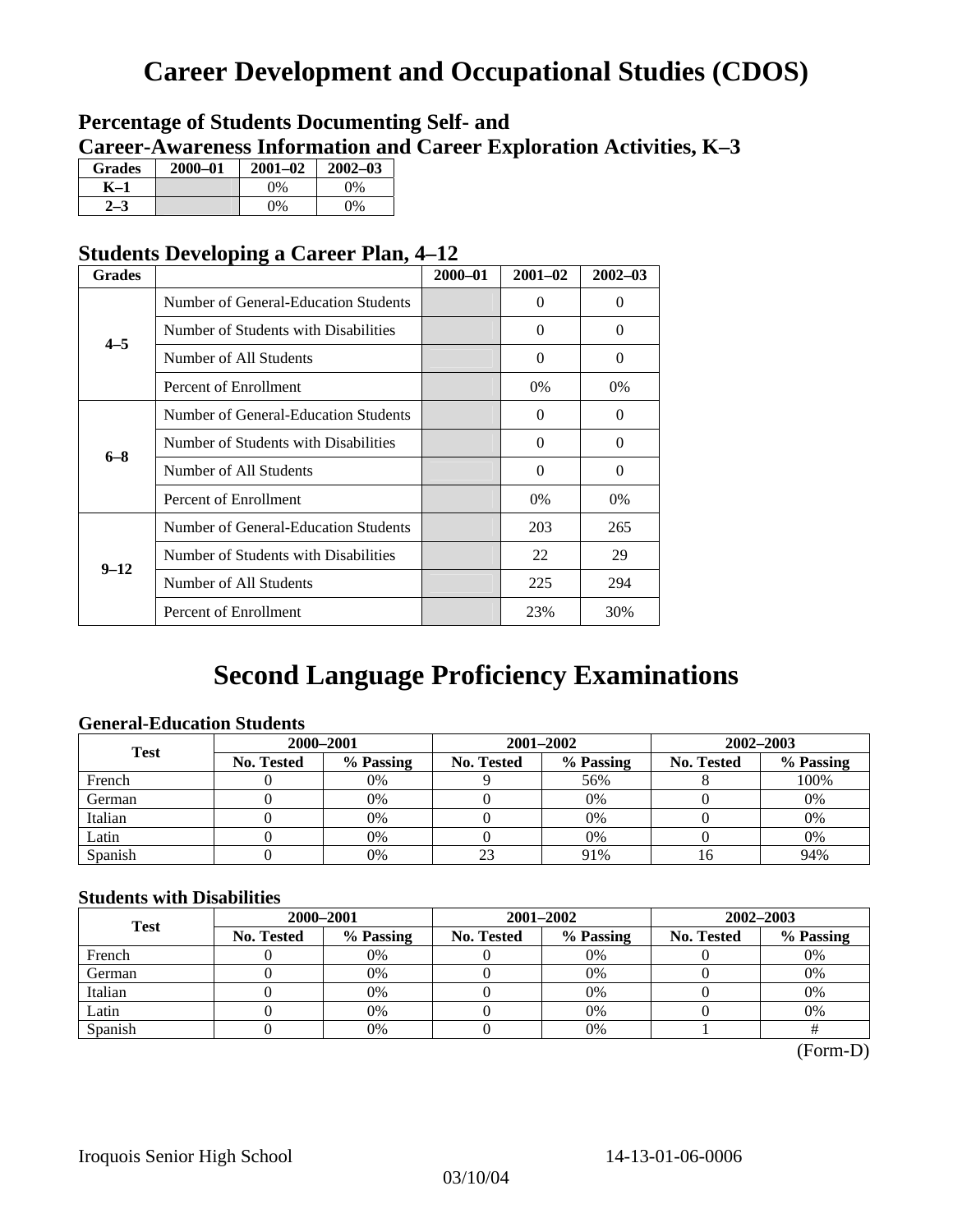# **Regents Competency Tests**

### **General-Education Students**

| <b>Test</b>           | 2000-2001  |                                                                                                          | 2001-2002 | 2002-2003 |     |  |
|-----------------------|------------|----------------------------------------------------------------------------------------------------------|-----------|-----------|-----|--|
|                       | No. Tested | % Passing<br>No. Tested<br>% Passing<br>No. Tested<br>0%<br>0%<br>0%<br>$0\%$<br>0%<br>$0\%$<br>0%<br>0% | % Passing |           |     |  |
| <b>Mathematics</b>    |            |                                                                                                          |           |           | 80% |  |
| Science               |            |                                                                                                          |           |           |     |  |
| Reading               |            |                                                                                                          |           |           |     |  |
| Writing               |            |                                                                                                          |           |           |     |  |
| <b>Global Studies</b> |            |                                                                                                          |           |           |     |  |
| U.S. Hist & Gov't     |            | 0%                                                                                                       | 0%        |           | 0%  |  |

### **Students with Disabilities**

| <b>Test</b>           | 2000-2001         |           |            | 2001-2002 | 2002-2003         |           |  |
|-----------------------|-------------------|-----------|------------|-----------|-------------------|-----------|--|
|                       | <b>No. Tested</b> | % Passing | No. Tested | % Passing | <b>No. Tested</b> | % Passing |  |
| <b>Mathematics</b>    |                   |           | 26         | 65%       |                   | 93%       |  |
| Science               | 23                | 74%       | 27         | 74%       |                   | 74%       |  |
| Reading               |                   | 0%        |            | 0%        |                   | 100%      |  |
| Writing               |                   | 0%        |            |           |                   | 100%      |  |
| <b>Global Studies</b> |                   |           |            |           |                   | 73%       |  |
| U.S. Hist & Gov't     |                   | 78%       |            | 100%      |                   | 29%       |  |

 $(Form - E)$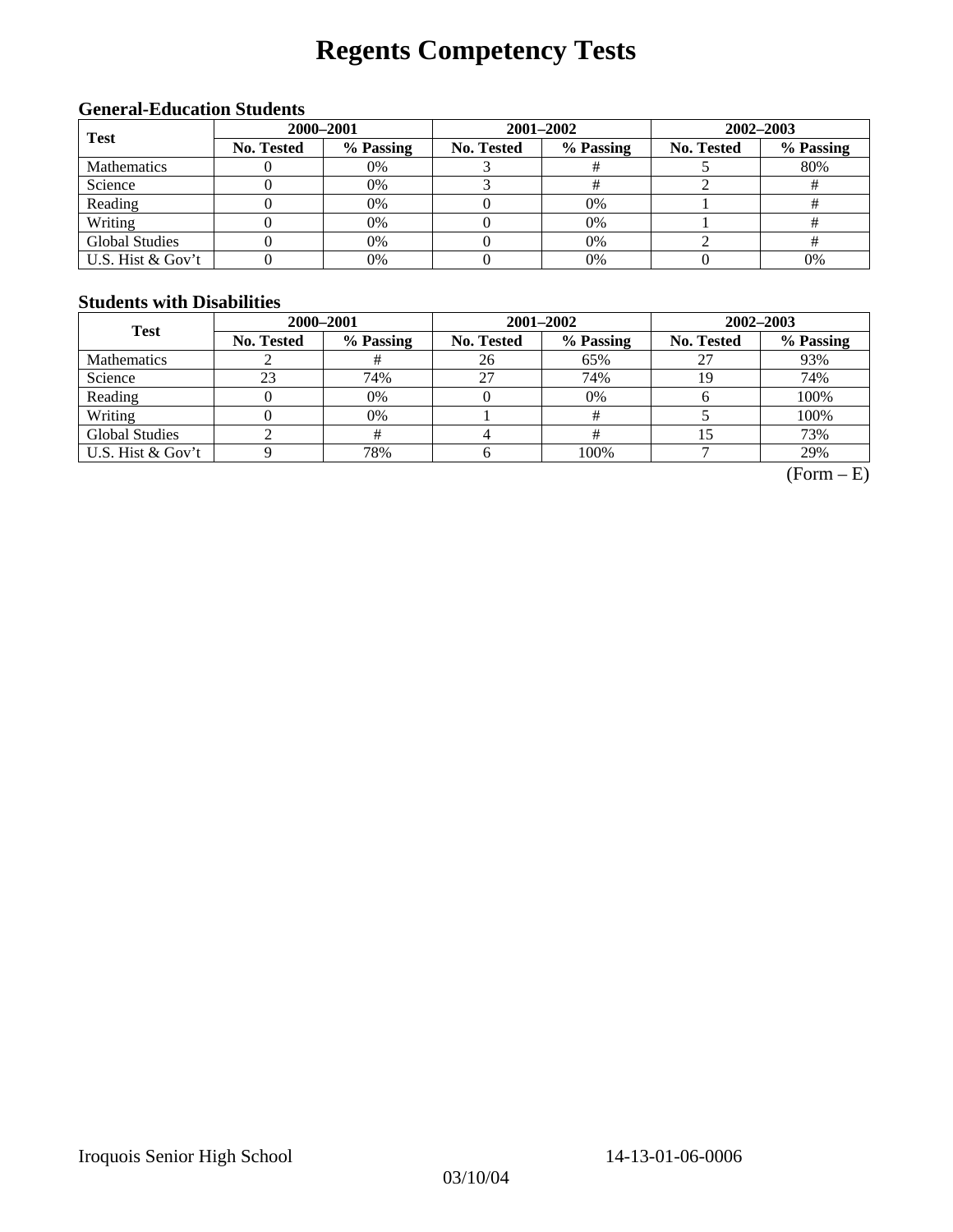|                                                            |                  | <b>All Students</b>                          |      |                  | <b>Students with Disabilities</b> |                 |
|------------------------------------------------------------|------------------|----------------------------------------------|------|------------------|-----------------------------------|-----------------|
|                                                            | 2001             | 2002                                         | 2003 | 2001             | 2002                              | 2003            |
|                                                            |                  | <b>Comprehensive English</b>                 |      |                  |                                   |                 |
| Number Tested                                              | 234              | 244                                          | 210  | 14               | 15                                | 18              |
| Number Scoring 55-100                                      | 233              | 244                                          | 207  | 14               | 15                                | 17              |
| Number Scoring 65-100                                      | 211              | 240                                          | 199  | $\tau$           | 14                                | 12              |
| Number Scoring 85-100                                      | 60               | 156                                          | 150  | $\mathbf{0}$     | $\overline{2}$                    | $\overline{3}$  |
| Percentage of Tested Scoring 55-100                        | 100%             | 100%                                         | 99%  | 100%             | 100%                              | 94%             |
| Percentage of Tested Scoring 65-100                        | 90%              | 98%                                          | 95%  | 50%              | 93%                               | 67%             |
| Percentage of Tested Scoring 85-100                        | 26%              | 64%                                          | 71%  | 0%               | 13%                               | 17%             |
|                                                            |                  | <b>Mathematics A</b>                         |      |                  |                                   |                 |
| Number Tested                                              | $\overline{0}$   | 224                                          | 283  | $\boldsymbol{0}$ | 19                                | 21              |
| Number Scoring 55-100                                      | $\boldsymbol{0}$ | 201                                          | 261  | $\boldsymbol{0}$ | 12                                | 11              |
| Number Scoring 65-100                                      | $\mathbf{0}$     | 179                                          | 233  | $\overline{0}$   | 6                                 | 5               |
| Number Scoring 85-100                                      | $\overline{0}$   | 82                                           | 59   | $\mathbf{0}$     | $\overline{2}$                    | $\overline{2}$  |
| Percentage of Tested Scoring 55-100                        | 0%               | 90%                                          | 92%  | 0%               | 63%                               | 52%             |
| Percentage of Tested Scoring 65-100                        | 0%               | 80%                                          | 82%  | 0%               | 32%                               | 24%             |
| Percentage of Tested Scoring 85-100                        | 0%               | 37%                                          | 21%  | 0%               | 11%                               | 10%             |
|                                                            |                  | Mathematics B (first administered June 2001) |      |                  |                                   |                 |
| Number Tested                                              | $\overline{0}$   | $\mathbf{0}$                                 | 127  | $\mathbf{0}$     | $\overline{0}$                    | 1               |
| Number Scoring 55-100                                      | $\overline{0}$   | $\overline{0}$                               | 107  | $\mathbf{0}$     | $\overline{0}$                    | $\frac{1}{2}$   |
| Number Scoring 65-100                                      | $\overline{0}$   | $\overline{0}$                               | 93   | $\overline{0}$   | $\overline{0}$                    | $\#$            |
| Number Scoring 85-100                                      | $\overline{0}$   | $\overline{0}$                               | 22   | $\overline{0}$   | $\Omega$                          | #               |
| Percentage of Tested Scoring 55-100                        | 0%               | 0%                                           | 84%  | 0%               | 0%                                | $\overline{\#}$ |
| Percentage of Tested Scoring 65-100                        | 0%               | 0%                                           | 73%  | 0%               | 0%                                | $\overline{\#}$ |
| Percentage of Tested Scoring 85-100                        | 0%               | 0%                                           | 17%  | 0%               | 0%                                | $\#$            |
|                                                            |                  | <b>Global History and Geography</b>          |      |                  |                                   |                 |
| Number Tested                                              | 249              | 229                                          | 271  | 10               | 24                                | 31              |
| Number Scoring 55-100                                      | 247              | 218                                          | 250  | 9                | 20                                | 19              |
| Number Scoring 65-100                                      | 238              | 202                                          | 231  | $\overline{7}$   | 14                                | 15              |
| Number Scoring 85-100                                      | 109              | 65                                           | 90   | 1                | $\Omega$                          | $\mathbf{1}$    |
| Percentage of Tested Scoring 55-100                        | 99%              | 95%                                          | 92%  | 90%              | 83%                               | 61%             |
| Percentage of Tested Scoring 65-100                        | 96%              | 88%                                          | 85%  | 70%              | 58%                               | 48%             |
| Percentage of Tested Scoring 85-100                        | 44%              | 28%                                          | 33%  | 10%              | 0%                                | 3%              |
| U.S. History and Government (first administered June 2001) |                  |                                              |      |                  |                                   |                 |
| Number Tested                                              | 230              | 266                                          | 241  | 9                | 17                                | 20              |
| Number Scoring 55-100                                      | 213              | 243                                          | 226  | $\overline{6}$   | 10                                | 16              |
| Number Scoring 65-100                                      | 193              | 228                                          | 205  | $\overline{3}$   | $\overline{9}$                    | $\overline{12}$ |
| Number Scoring 85-100                                      | $\overline{97}$  | 67                                           | 102  | $\overline{0}$   | $\mathbf{1}$                      | $\overline{5}$  |
| Percentage of Tested Scoring 55-100                        | 93%              | 91%                                          | 94%  | 67%              | 59%                               | 80%             |
| Percentage of Tested Scoring 65-100                        | 84%              | 86%                                          | 85%  | 33%              | 53%                               | 60%             |
| Percentage of Tested Scoring 85-100                        | 42%              | 25%                                          | 42%  | 0%               | 6%                                | 25%             |

 $(Form - F)$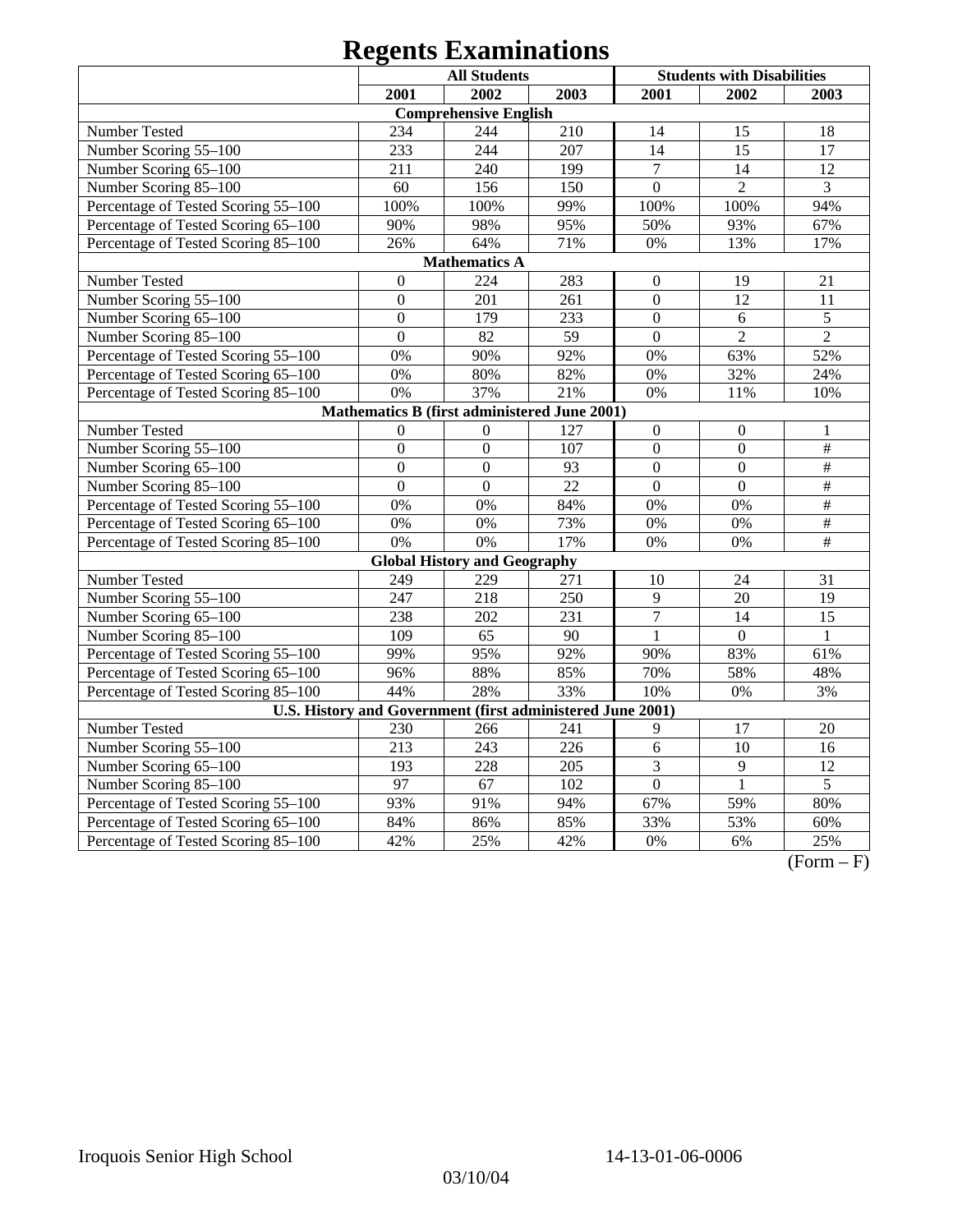|                                                               |      | $\sim$<br><b>All Students</b>                             |      |      | <b>Students with Disabilities</b> |                           |
|---------------------------------------------------------------|------|-----------------------------------------------------------|------|------|-----------------------------------|---------------------------|
|                                                               | 2001 | 2002                                                      | 2003 | 2001 | 2002                              | 2003                      |
|                                                               |      | Living Environment (first administered June 2001)         |      |      |                                   |                           |
| Number Tested                                                 | 233  | 231                                                       | 253  | 11   | 21                                | 28                        |
| Number Scoring 55-100                                         | 233  | 225                                                       | 239  | 11   | 19                                | 21                        |
| Number Scoring 65-100                                         | 232  | 221                                                       | 229  | 10   | 17                                | 17                        |
| Number Scoring 85-100                                         | 83   | 96                                                        | 82   |      | 3                                 |                           |
| Percentage of Tested Scoring 55-100                           | 100% | 97%                                                       | 94%  | 100% | 90%                               | 75%                       |
| Percentage of Tested Scoring 65-100                           | 100% | 96%                                                       | 91%  | 91%  | 81%                               | 61%                       |
| Percentage of Tested Scoring 85-100                           | 36%  | 42%                                                       | 32%  | 9%   | 14%                               | 4%                        |
| Physical Setting/Earth Science (first administered June 2001) |      |                                                           |      |      |                                   |                           |
| Number Tested                                                 | 231  | 272                                                       | 240  | 18   | 30                                | 20                        |
| Number Scoring 55-100                                         | 219  | 256                                                       | 221  | 13   | 26                                | 13                        |
| Number Scoring 65-100                                         | 200  | 237                                                       | 204  | 11   | 21                                | 11                        |
| Number Scoring 85-100                                         | 96   | 111                                                       | 89   | 1    | 6                                 | $\overline{2}$            |
| Percentage of Tested Scoring 55-100                           | 95%  | 94%                                                       | 92%  | 72%  | 87%                               | 65%                       |
| Percentage of Tested Scoring 65-100                           | 87%  | 87%                                                       | 85%  | 61%  | 70%                               | 55%                       |
| Percentage of Tested Scoring 85-100                           | 42%  | 41%                                                       | 37%  | 6%   | 20%                               | 10%                       |
|                                                               |      | Physical Setting/Chemistry (first administered June 2002) |      |      |                                   |                           |
| Number Tested                                                 |      | 165                                                       | 183  |      | $\overline{2}$                    |                           |
| Number Scoring 55-100                                         |      | 161                                                       | 177  |      | $\#$                              | $\#$                      |
| Number Scoring 65-100                                         |      | 126                                                       | 149  |      | $\#$                              | $\#$                      |
| Number Scoring 85-100                                         |      | 17                                                        | 50   |      | $\#$                              | $\#$                      |
| Percentage of Tested Scoring 55-100                           |      | 98%                                                       | 97%  |      | $\#$                              | $\overline{\overline{H}}$ |
| Percentage of Tested Scoring 65-100                           |      | 76%                                                       | 81%  |      | $\#$                              | $\#$                      |
| Percentage of Tested Scoring 85-100                           |      | 10%                                                       | 27%  |      | $\#$                              | $\#$                      |
|                                                               |      | Physical Setting/Physics (first administered June 2002)*  |      |      |                                   |                           |
| Number Tested                                                 |      |                                                           |      |      |                                   |                           |
| Number Scoring 55-100                                         |      |                                                           |      |      |                                   |                           |
| Number Scoring 65-100                                         |      |                                                           |      |      |                                   |                           |
| Number Scoring 85-100                                         |      |                                                           |      |      |                                   |                           |
| Percentage of Tested Scoring 55-100                           |      |                                                           |      |      |                                   |                           |
| Percentage of Tested Scoring 65-100                           |      |                                                           |      |      |                                   |                           |
| Percentage of Tested Scoring 85-100                           |      |                                                           |      |      |                                   |                           |

\* Physical Setting/Physics results are not included in the report card because the Department is issuing a new conversion chart for this assessment. Data currently available to the Department are based on the original conversion chart for the assessment.

 $(Form - G)$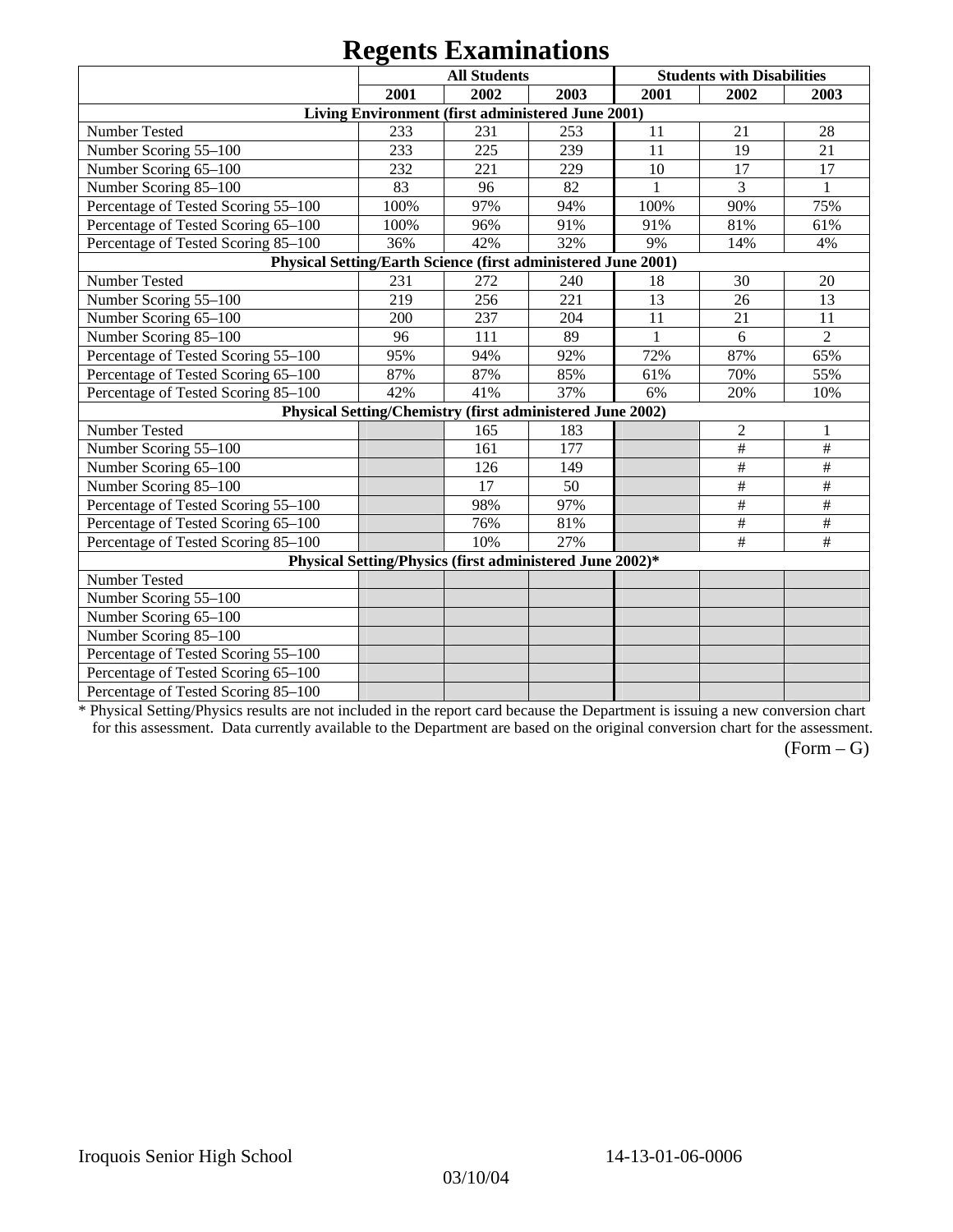|                                     |                  | <b>All Students</b>          |                  | <b>Students with Disabilities</b> |                  |                    |
|-------------------------------------|------------------|------------------------------|------------------|-----------------------------------|------------------|--------------------|
|                                     | 2001             | 2002                         | 2003             | 2001                              | 2002             | 2003               |
|                                     |                  | <b>Comprehensive French</b>  |                  |                                   |                  |                    |
| Number Tested                       | 88               | 72                           | 62               | $\boldsymbol{0}$                  | $\overline{0}$   | $\mathbf{0}$       |
| Number Scoring 55-100               | 86               | 72                           | 62               | $\overline{0}$                    | $\mathbf{0}$     | $\mathbf{0}$       |
| Number Scoring 65-100               | 83               | 70                           | 60               | $\overline{0}$                    | $\mathbf{0}$     | $\mathbf{0}$       |
| Number Scoring 85-100               | 26               | 20                           | 30               | $\overline{0}$                    | $\mathbf{0}$     | $\boldsymbol{0}$   |
| Percentage of Tested Scoring 55-100 | 98%              | 100%                         | 100%             | 0%                                | $0\%$            | 0%                 |
| Percentage of Tested Scoring 65-100 | 94%              | 97%                          | 97%              | 0%                                | $0\%$            | 0%                 |
| Percentage of Tested Scoring 85-100 | 30%              | 28%                          | 48%              | 0%                                | 0%               | 0%                 |
|                                     |                  | <b>Comprehensive Italian</b> |                  |                                   |                  |                    |
| Number Tested                       | $\mathbf{0}$     | $\overline{0}$               | $\boldsymbol{0}$ | $\boldsymbol{0}$                  | $\boldsymbol{0}$ | $\mathbf{0}$       |
| Number Scoring 55-100               | $\mathbf{0}$     | $\mathbf{0}$                 | $\boldsymbol{0}$ | $\mathbf{0}$                      | $\boldsymbol{0}$ | $\boldsymbol{0}$   |
| Number Scoring 65-100               | $\overline{0}$   | $\boldsymbol{0}$             | $\mathbf{0}$     | $\overline{0}$                    | $\mathbf{0}$     | $\boldsymbol{0}$   |
| Number Scoring 85-100               | $\overline{0}$   | $\mathbf{0}$                 | $\overline{0}$   | $\overline{0}$                    | $\mathbf{0}$     | $\mathbf{0}$       |
| Percentage of Tested Scoring 55-100 | 0%               | 0%                           | 0%               | 0%                                | 0%               | 0%                 |
| Percentage of Tested Scoring 65-100 | $0\%$            | 0%                           | $0\%$            | 0%                                | $0\%$            | 0%                 |
| Percentage of Tested Scoring 85-100 | 0%               | 0%                           | $0\%$            | 0%                                | 0%               | 0%                 |
|                                     |                  | <b>Comprehensive German</b>  |                  |                                   |                  |                    |
| Number Tested                       | $\theta$         | $\overline{0}$               | $\boldsymbol{0}$ | $\boldsymbol{0}$                  | $\boldsymbol{0}$ | $\boldsymbol{0}$   |
| Number Scoring 55-100               | $\boldsymbol{0}$ | $\boldsymbol{0}$             | $\boldsymbol{0}$ | $\overline{0}$                    | $\mathbf{0}$     | $\mathbf{0}$       |
| Number Scoring 65-100               | $\overline{0}$   | $\mathbf{0}$                 | $\mathbf{0}$     | $\overline{0}$                    | $\mathbf{0}$     | $\mathbf{0}$       |
| Number Scoring 85-100               | $\overline{0}$   | $\mathbf{0}$                 | $\mathbf{0}$     | $\mathbf{0}$                      | $\mathbf{0}$     | $\mathbf{0}$       |
| Percentage of Tested Scoring 55-100 | $0\%$            | 0%                           | 0%               | 0%                                | $0\%$            | 0%                 |
| Percentage of Tested Scoring 65-100 | $0\%$            | 0%                           | $0\%$            | 0%                                | $0\%$            | 0%                 |
| Percentage of Tested Scoring 85-100 | 0%               | 0%                           | 0%               | 0%                                | 0%               | 0%                 |
|                                     |                  | <b>Comprehensive Hebrew</b>  |                  |                                   |                  |                    |
| Number Tested                       | $\mathbf{0}$     | $\theta$                     | $\boldsymbol{0}$ | $\boldsymbol{0}$                  | $\boldsymbol{0}$ | $\mathbf{0}$       |
| Number Scoring 55-100               | $\mathbf{0}$     | $\mathbf{0}$                 | $\boldsymbol{0}$ | $\mathbf{0}$                      | $\boldsymbol{0}$ | $\boldsymbol{0}$   |
| Number Scoring 65-100               | $\overline{0}$   | $\boldsymbol{0}$             | $\mathbf{0}$     | $\overline{0}$                    | $\overline{0}$   | $\boldsymbol{0}$   |
| Number Scoring 85-100               | $\overline{0}$   | $\mathbf{0}$                 | $\mathbf{0}$     | $\overline{0}$                    | $\overline{0}$   | $\mathbf{0}$       |
| Percentage of Tested Scoring 55-100 | $0\%$            | 0%                           | $0\%$            | 0%                                | 0%               | 0%                 |
| Percentage of Tested Scoring 65-100 | $0\%$            | 0%                           | $0\%$            | 0%                                | $0\%$            | 0%                 |
| Percentage of Tested Scoring 85-100 | 0%               | 0%                           | $0\%$            | 0%                                | 0%               | 0%                 |
|                                     |                  | <b>Comprehensive Spanish</b> |                  |                                   |                  |                    |
| Number Tested                       | 119              | 96                           | 98               | $\boldsymbol{0}$                  | $\boldsymbol{0}$ | 3                  |
| Number Scoring 55-100               | 118              | 94                           | 94               | $\boldsymbol{0}$                  | $\overline{0}$   | $\overline{\#}$    |
| Number Scoring $65-100$             | 110              | 91                           | 94               | $\overline{0}$                    | $\overline{0}$   | $\overline{\#}$    |
| Number Scoring 85-100               | 52               | 50                           | 57               | $\mathbf{0}$                      | $\overline{0}$   | $\#$               |
| Percentage of Tested Scoring 55-100 | 99%              | 98%                          | 96%              | 0%                                | 0%               | $\#$               |
| Percentage of Tested Scoring 65-100 | 92%              | 95%                          | 96%              | $0\%$                             | 0%               | $\#$               |
| Percentage of Tested Scoring 85-100 | 44%              | 52%                          | 58%              | 0%                                | 0%               | $\#$               |
|                                     |                  | <b>Comprehensive Latin</b>   |                  |                                   |                  |                    |
| Number Tested                       | $\mathbf{0}$     | $\overline{0}$               | $\boldsymbol{0}$ | $\boldsymbol{0}$                  | $\boldsymbol{0}$ | $\boldsymbol{0}$   |
| Number Scoring 55-100               | $\boldsymbol{0}$ | $\boldsymbol{0}$             | $\boldsymbol{0}$ | $\boldsymbol{0}$                  | $\boldsymbol{0}$ | $\boldsymbol{0}$   |
| Number Scoring 65-100               | $\boldsymbol{0}$ | $\boldsymbol{0}$             | $\boldsymbol{0}$ | $\boldsymbol{0}$                  | $\boldsymbol{0}$ | $\boldsymbol{0}$   |
| Number Scoring 85-100               | $\mathbf{0}$     | $\boldsymbol{0}$             | $\boldsymbol{0}$ | $\overline{0}$                    | $\boldsymbol{0}$ | $\overline{0}$     |
| Percentage of Tested Scoring 55-100 | $0\%$            | 0%                           | 0%               | 0%                                | $0\%$            | 0%                 |
| Percentage of Tested Scoring 65-100 | $0\%$            | 0%                           | 0%               | 0%                                | $0\%$            | 0%                 |
| Percentage of Tested Scoring 85-100 | $0\%$            | $0\%$                        | $0\%$            | 0%                                | 0%               | 0%<br>$\mathbf{T}$ |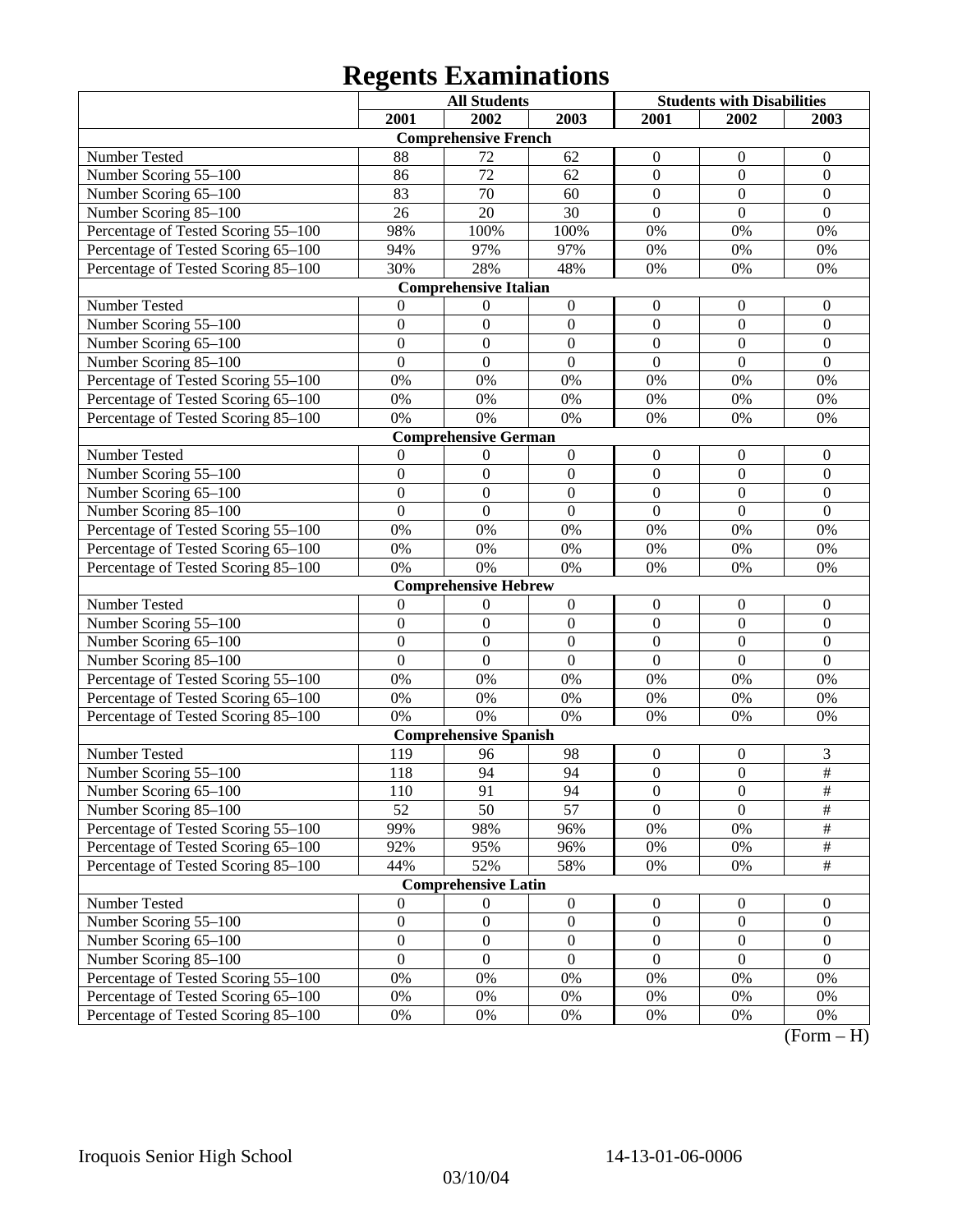|                                     | ິ<br><b>All Students</b>                                           |                                           |          | <b>Students with Disabilities</b> |          |          |  |  |  |
|-------------------------------------|--------------------------------------------------------------------|-------------------------------------------|----------|-----------------------------------|----------|----------|--|--|--|
|                                     | 2001                                                               | 2002                                      | 2003     | 2001                              | 2002     | 2003     |  |  |  |
|                                     | Sequential Mathematics, Course II (last administered January 2003) |                                           |          |                                   |          |          |  |  |  |
| <b>Number Tested</b>                | 303                                                                | 45                                        | 11       | 4                                 | $\Omega$ | $\theta$ |  |  |  |
| Number Scoring 55-100               | 250                                                                | 34                                        | 7        | $\#$                              | $\theta$ | $\Omega$ |  |  |  |
| Number Scoring 65-100               | 210                                                                | 26                                        | 5        | $\#$                              | $\theta$ | $\Omega$ |  |  |  |
| Number Scoring 85-100               | 88                                                                 | 6                                         | $\theta$ | #                                 | $\theta$ | $\Omega$ |  |  |  |
| Percentage of Tested Scoring 55-100 | 83%                                                                | 76%                                       | 64%      | $\#$                              | 0%       | 0%       |  |  |  |
| Percentage of Tested Scoring 65-100 | 69%                                                                | 58%                                       | 45%      | #                                 | 0%       | 0%       |  |  |  |
| Percentage of Tested Scoring 85-100 | 29%                                                                | 13%                                       | 0%       | #                                 | $0\%$    | $0\%$    |  |  |  |
|                                     |                                                                    | <b>Sequential Mathematics, Course III</b> |          |                                   |          |          |  |  |  |
| <b>Number Tested</b>                | 175                                                                | 174                                       | 20       | $\theta$                          | 2        | $\theta$ |  |  |  |
| Number Scoring 55-100               | 148                                                                | 157                                       | 16       | $\theta$                          | #        | $\Omega$ |  |  |  |
| Number Scoring 65-100               | 134                                                                | 153                                       | 12       | $\Omega$                          | #        | $\Omega$ |  |  |  |
| Number Scoring 85-100               | 59                                                                 | 84                                        | 3        | $\Omega$                          | #        | $\Omega$ |  |  |  |
| Percentage of Tested Scoring 55-100 | 85%                                                                | 90%                                       | 80%      | $0\%$                             | #        | $0\%$    |  |  |  |
| Percentage of Tested Scoring 65-100 | 77%                                                                | 88%                                       | 60%      | $0\%$                             | #        | $0\%$    |  |  |  |
| Percentage of Tested Scoring 85-100 | 34%                                                                | 48%                                       | 15%      | 0%                                | #        | 0%       |  |  |  |

 $\overline{(Form-I)}$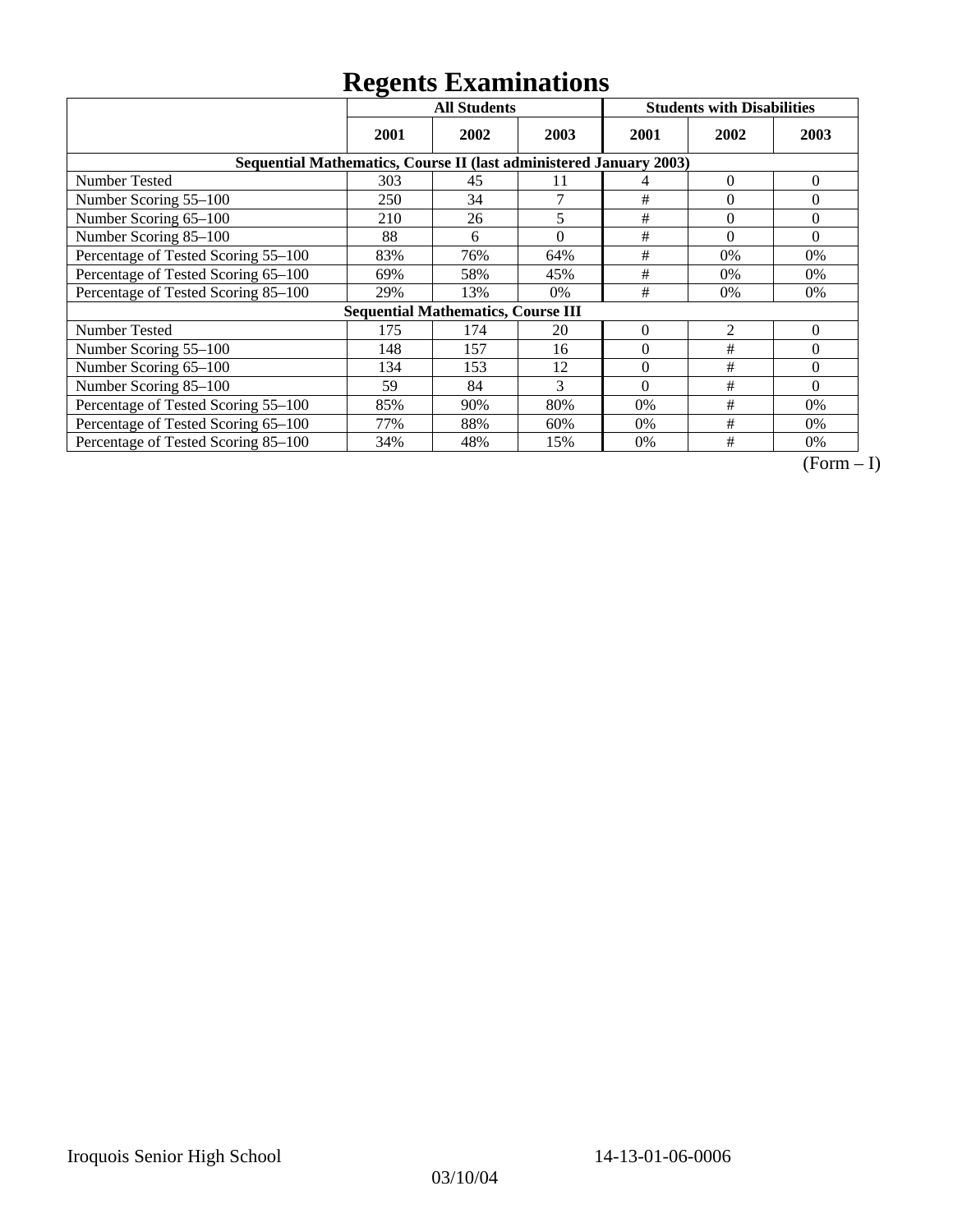### **Introduction to Occupations Examination**

|                                   | 2000-2001         |           | $2001 - 2002$ |           | $2002 - 2003$ |           |  |
|-----------------------------------|-------------------|-----------|---------------|-----------|---------------|-----------|--|
|                                   | <b>No. Tested</b> | % Passing | No. Tested    | % Passing | No. Tested    | % Passing |  |
| <b>General-Education Students</b> | 330               | 100%      | 10            | 97%       | 228           | 94%       |  |
| <b>Students with Disabilities</b> | 28                | 100%      |               | 100%      |               | 82%       |  |

On school reports, 2000–2001 and 2001–2002 data are for all students with disabilities enrolled in the school. District reports contain data for all students with disabilities enrolled in the district for the 2000–2001, 2001–2002, and 2002–2003 school years.

### **Elementary-Level Social Studies**

|                 |                                   | <b>Number</b><br><b>Tested</b> | $%$ at<br>Level 1 | $%$ at<br>$%$ at<br>Level 3<br>Level 2 |    | $%$ at<br>Level 4 |
|-----------------|-----------------------------------|--------------------------------|-------------------|----------------------------------------|----|-------------------|
| <b>Nov 2002</b> | <b>General-Education Students</b> |                                | 0%                | 0%                                     | 0% | 0%                |
|                 | <b>Students with Disabilities</b> |                                | 0%                | 0%                                     | 0% | $0\%$             |
|                 | All Students                      |                                | 0%                | 0%                                     | 0% | $0\%$             |

### **Middle-Level Social Studies**

|                  |                                   | <b>Number</b><br><b>Tested</b> | $%$ at<br>Level 1 | $%$ at<br>Level 2 | $%$ at<br>Level 3 | $%$ at<br>Level 4 |
|------------------|-----------------------------------|--------------------------------|-------------------|-------------------|-------------------|-------------------|
| <b>June 2003</b> | <b>General-Education Students</b> |                                | 0%                | 0%                | 0%                | 0%                |
|                  | <b>Students with Disabilities</b> |                                | 0%                | 0%                | 0%                | 0%                |
|                  | All Students                      |                                | 0%                | 0%                | 0%                | 0%                |

 $(Form - J)$